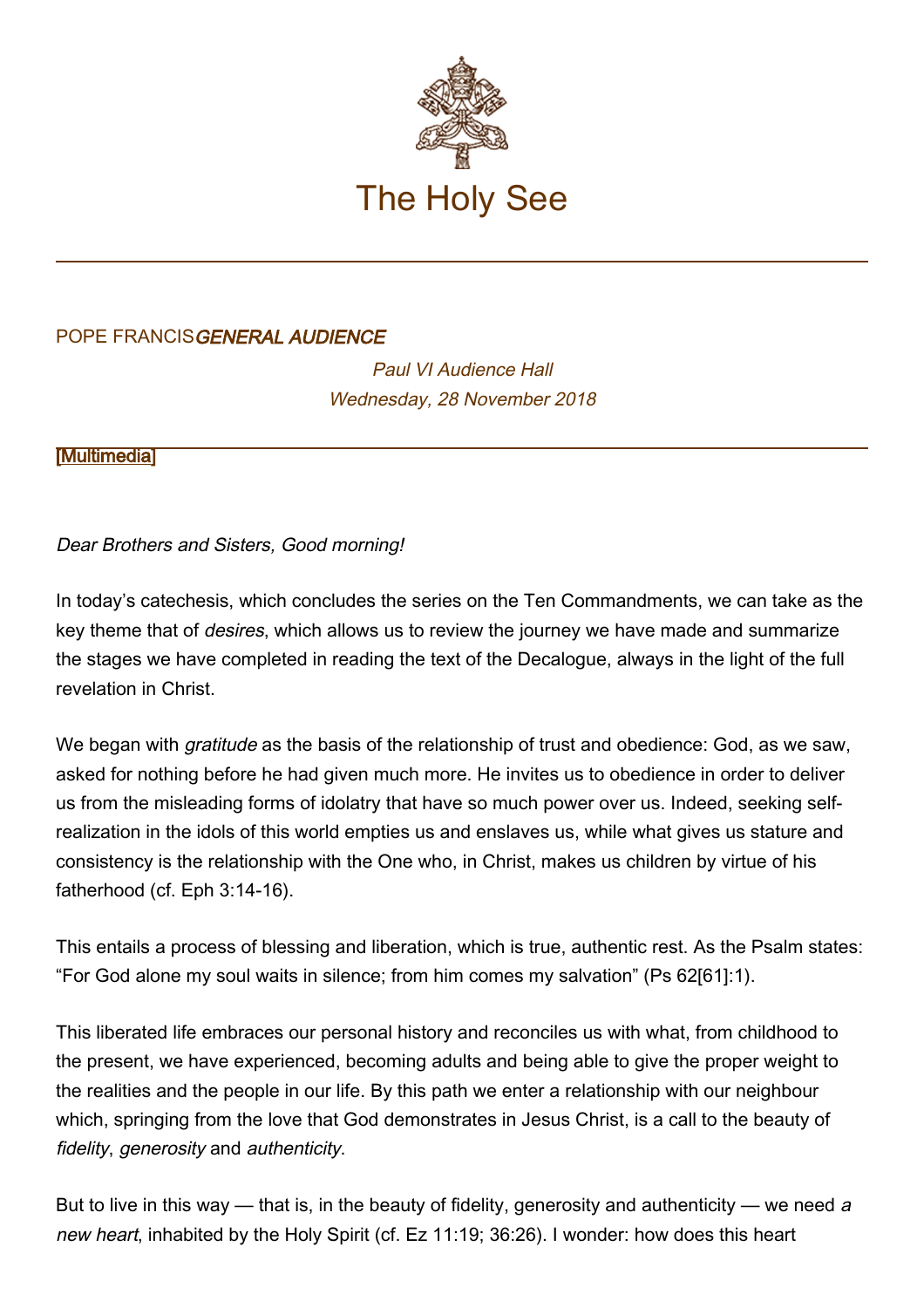'transplant', from an old heart to a new heart, come about? Through the gift of new desires (cf. Rom 8:6) that are sown in us by the grace of God, in a particular way, through the Ten Commandments fulfilled by Jesus, as he teaches in the 'Sermon on the Mount' (cf. Mt 5:15-48). Indeed, in contemplating the life described in the Decalogue — that is, a grateful, free, authentic, blessed, adult existence, as guardian and lover of a steadfast, generous and sincere life — almost without realizing it we stand before Christ again. The Decalogue is his 'x-ray': it is like a photographic negative that lets his face appear — as in the Holy Shroud. And thus the Holy Spirit renders our heart fruitful, placing in it desires that are his gift, the desires of the Spirit. To desire according to the Spirit, to desire with the rhythm of the Spirt, to desire with the music of the Spirit.

Looking to Christ we see beauty, goodness, truth. And the Spirit engenders a life that, supporting these desires of his, kindles hope, faith and love in us.

In this way we can better understand why the Lord Jesus did not come to abolish the law but to fulfil it, to develop it, and as the law according to the flesh was a series of prescriptions and prohibitions, according to the Spirit this same law becomes life (cf. Jn 6:63; Eph 2:15), because it is no longer a rule but the very flesh of Christ, who loves us, seeks us, forgives us, consoles us and in his Body recreates the communion with the Father, lost through the disobedience of sin. And thus, the literal negative, the negative expression used in the Commandments — 'you shall not steal', 'you shall not insult', 'you shall not kill' — that 'not' is transformed into a positive approach: to love, to make room in my heart for others, all desires that sow positivity. And this is the fullness of the law that Jesus came to bring us.

In Christ, and in him alone, the Decalogue ceases to be a condemnation (cf. Rom 8:1) and becomes the authentic truth of human life, namely, a desire for love — a desire for good, to do good is born here — a desire for joy, for peace, for magnanimity, for benevolence, for goodness, for fidelity, for meekness, self-control. It goes from that 'no' to this 'yes': the positive attitude of a heart that opens with the power of the Holy Spirit.

This is what seeking Christ in the Decalogue means: to make our heart fruitful so that it may be filled with love and open to God's work. When men and women comply with the desire to live according to Christ, they are opening the door to salvation which cannot fail to occur because God the Father is generous and, as the Catechism says, "thirsts that we may thirst for him" (n. 2560).

If evil desires defile mankind (cf. Mt 15:18-20), the Spirit places in our heart his holy desires which are the seeds of new life (cf. 1 Jn 3:9). Indeed, the new life is not a titanic effort to comply with a rule, but rather, the new life is God's own Spirit that begins to guide us to his fruits, in a happy synergy between our joy in being loved and his joy in loving us. The two joys come together: God's joy in loving us and our joy in being loved.

This is what the Decalogue is for us Christians: to contemplate Christ in order to open ourselves